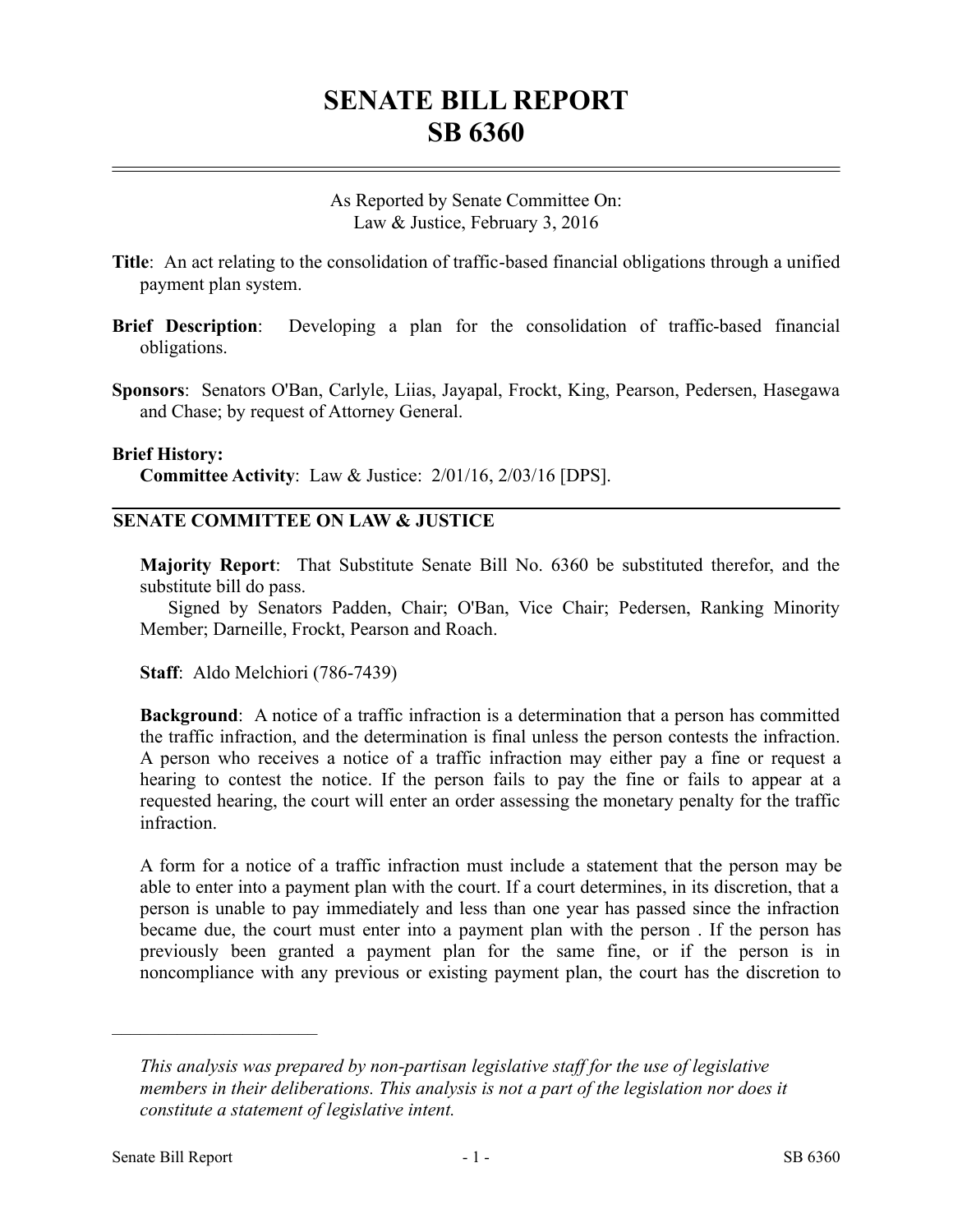enter into a payment plan. A court may administer the payment plan itself or may contract with an outside entity to do so.

Failure to respond to the notice, pay the fine, or comply with a payment plan results in license suspension.

Spokane and King county have established relicensing programs that enable drivers whose licenses are suspended for delinquent traffic fines to consolidate their fines into an affordable payment plan and have their licenses reinstated.

**Summary of Bill:** The bill as referred to committee not considered.

**Summary of Bill (Recommended Substitute)**: A work group of stakeholders is convened by the Office of the Attorney General (AGO) to receive input and provide feedback on a plan and the program for the efficient statewide consolidation of an individual's traffic-based financial obligations imposed by courts of limited jurisdiction into a unified and affordable payment plan. The following people must be invited to participate on the work group:

- the administrator for the courts or the administrator's designee;
- the director of the Department of Licensing, or the director's designee;
- a district or municipal court judge, appointed by the District and Municipal Court Judges' Association;
- a prosecutor, appointed by the Washington Association of Prosecuting Attorneys, or the prosecutor's designee;
- a public defender, jointly appointed by the Washington Defender Association and the Washington Association of Criminal Defense Lawyers;
- a district or municipal court administrator or manager, appointed by the District and Municipal Court Management Association;
- a representative of a civil legal aid organization, appointed by the Office of Civil Legal Aid;
- the Chief of the Washington State Patrol, or the chief's designee;
- a representative of a statewide Association of Police Chiefs and Sheriffs, selected by the association;
- the director of the Washington Traffic Safety Commission, or the director's designee;
- a representative of a statewide association of city governments, selected by the association;
- a representative of a statewide association of counties, selected by the association; and
- a representative from a statewide association of collection professionals.

The work group convenes as necessary. The work group provides final feedback and recommendations to the AGO no later than September 15, 2017. A final report from the AGO, detailing its recommendations and the plan, must be submitted to the Supreme Court, the Governor, and the appropriate committees by December 1, 2017.

**EFFECT OF CHANGES MADE BY LAW & JUSTICE COMMITTEE (Recommended Substitute)**: A statewide association of collection professionals is added to the workgroup.

**Appropriation**: None.